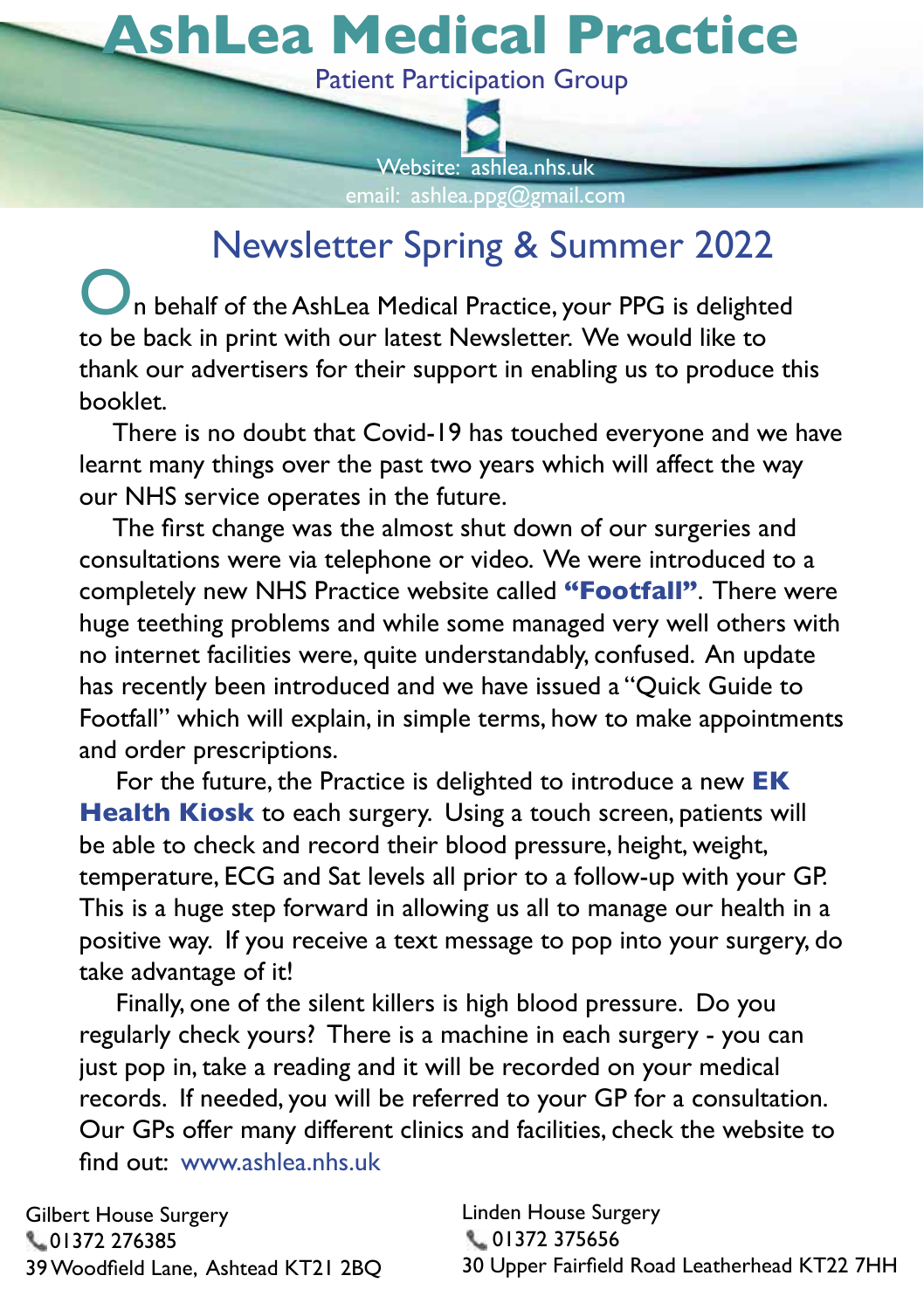#### **Practice News and staff updates**

Over the past two months, the Practice has ensured that all mandatory training has been completed, along with team re-training to ensure everyone's knowledge is fully up to date.

Dr Spirache, Dr R Patel and Dr H Patel are now on parental leave and the Practice welcome Dr Ross Valentine, Dr Kiran Agarwal and Dr Amel Imam to cover this period of leave. Craig Ruddy, a new physiotherapist to the Practice, operates one day at GH and one day per week at LH.

Two student doctors have recently completed a three-week training course within the Practice as have two student nurses. Louise Buckland, previously a Medical Secretary, has recently passed her HCA course and is now working across both surgeries as an Health Care Assistant.

**Update on Prescriptions:** As from the 1st April, and in line with other GP Practices, patients are requested to now allow 5 working days for prescriptions to be processed.

The Practice still requests both patients and staff to wear face masks and sanitise their hands whilst in the surgery.

An important point to remember is no matter which way you communicate with the Practice - be it website, telephone or personal visit, your details will be entered into the system and all are dealt with in the same manner. The **online forms** are accessible only **Monday** to Friday 07.00 am to 11.30 am and 1.30 pm to 4.30 pm. This is to ensure patients receive a follow-up within the 4-hour quoted period.

For Gilbert House patients requesting an appointment, for urgent same day appointments please ring between 8.00 am to 10.00 am. Any non-urgent appointment, please call after 10.00 am.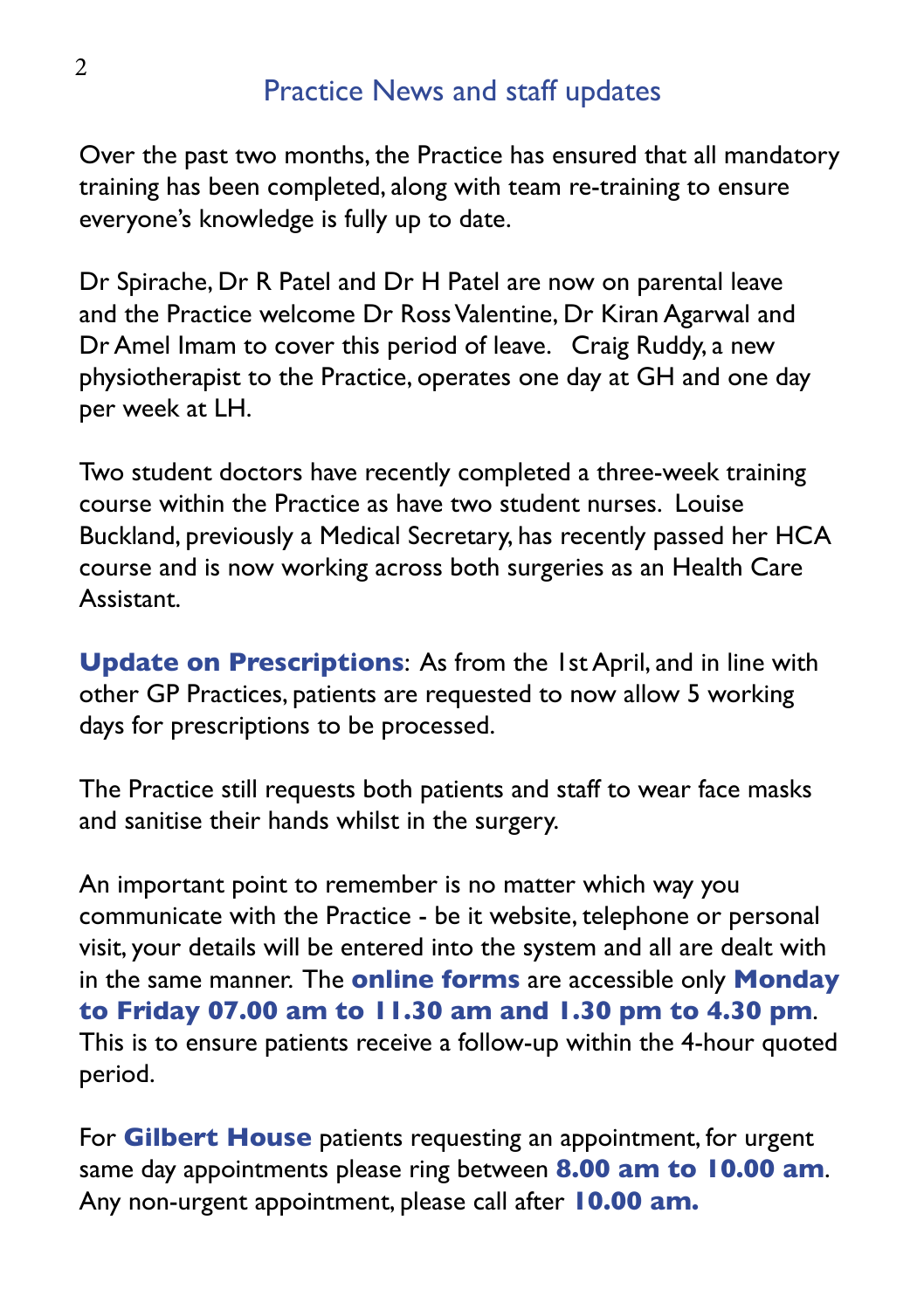#### Covid-19 Pandemic and current testing procedures

With Covid still very much with us, we are still asking everyone to be mindful of the effects of the virus and the variants that seem to be hitting us one after the other. Symptoms differ from person to person, as does the severity of the virus. It is therefore important that everyone eligible for the Spring booster vaccination takes up the offer at the earliest opportunity. There are a number of ways of arranging this - you can wait for your invitation from the NHS or GP Hub, telephone 119 or use the website www.nhs.uk. People aged 75 and over, plus those with a weakened immune system will be eligible six months from the first booster.

Vaccinations can now also be booked for: 1st and 2nd doses for people aged 5 and over, boosters for 16 years and over plus at-risk children aged 12-15. Various centres are available including Buckley Pharmacy in The Street.

Following the changes to COVID-19 testing in England, the Practice is currently advising that that they cannot provide COVID-19 tests. If the Practice decide that a test is needed to support clinical decisions during your care and treatment, you will be asked to take a lateral flow device (LFD) test. GP's have been asked to direct patients to the gov.uk website to order these when they are required. There you will be asked to confirm that your clinician has requested one.

In line with National advice about mask use in health and care settings, you are also reminded that patients and visitors are asked to wear a mask when visiting the Practice

More information about the changes to testing for COVID-19 can be found here: www.gov.uk/changes-to-covid-19-testing-in-england-from-1april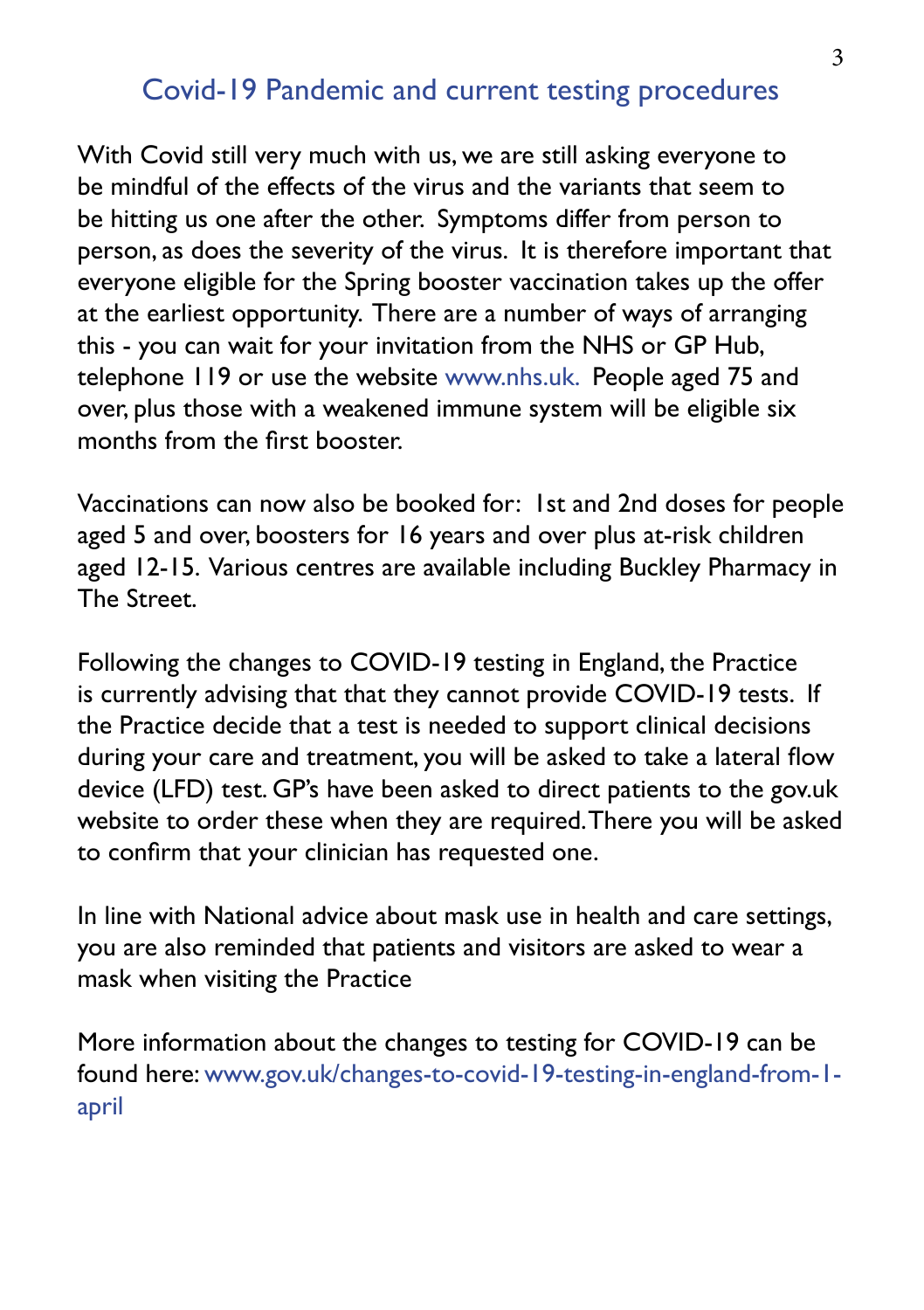

#### Registered Charity 1178653

Charity Gift Aid Declaration - single donation

Boost your donation by 25p of Gift Aid for every  $£1$  you donate Gift Aid is reclaimed by the Charity from the tax you pay for the current tax year. Your address is needed to identify you as a current UK taxpayer.

In order to Gift Aid your donation, you must tick the box below: I want to Gift Aid my donation of  $\mathcal{L}$  to:

**Friends of Ashlea Medical Practice 1178653** 

I am a UK taxpayer and understand that if I pay less Income Tax and/or Capital Gains Tax in the current tax year than the amount of Gift Aid claimed on all my donations it is my responsibility to pay any difference. My Details

CCCCCCCCCCCCCCCCCCCCCCCCCCCCCCCCCCCCCCCCCCCCCCCCCCC

 $\overline{\phantom{a}}$  . The contraction of the contract contract contract contract contract contract contract contract contract contract contract contract contract contract contract contract contract contract contract contract cont

Title **Example 2** First name or initial(s)

Home address \_\_\_\_\_\_\_\_

 $\overline{\phantom{a}}$ 

| Postcode |
|----------|
|----------|

4SWXGSHICCCCCCCCCCCCCCCCCCCCCCCCC(EXICCCCCCCCCCC

Please notify the charity if you:

CCCCCCCCCCCCCCCCCCC

 $\Box$  want to cancel this declaration  $\Box$  change your name or home ad-<br>dress

 $\square$  no longer pay sufficient tax on your income and/or capital gains If you pay Income Tax at the higher or additional rate and want to receive the additional tax relief due to you, you must include all your Gift Aid donations on your Self-Assessment tax return or ask HMRC to adjust your tax code.

Should you prefer to pay directly, please contact the reception staff for our bank details.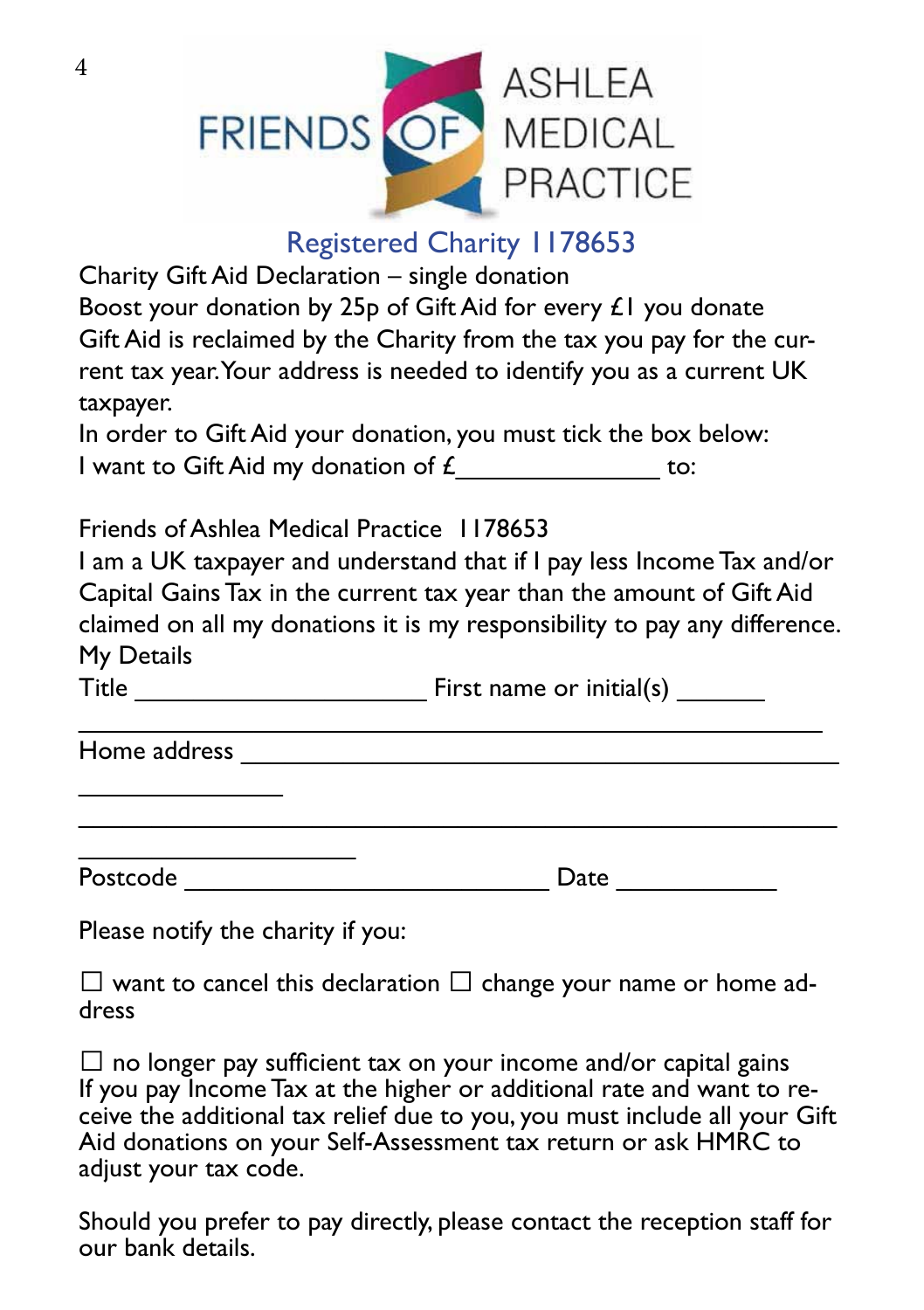# Quality care in the comfort of your own home

We provide the following services in your home:

- Help with daily personal care
- Prompting and administering medication
- Help with housework
- Assistance with linen and laundry
- Preparation of meals
- 



# Biology Healthcare

Call us on 0208 050 5 | 75 |

amie.c@biologyhealthcare.co.uk

• Shops and errands **Biology Healthcare Ltd is a CQC** Registered Domicillary care Provider for the Surrey and

West Sussex area. Imagected and rated



RECRUITING (SPREAD THE WORD

## About us

Biology Healthcare is a CQC registered domicillary care provider based in Surrey and Sussex. We provide high quality home care for personal support, companionship and domestic care allowing our customers to remain living in their own homes while promoting independence and safety.

#### Personal Care Services

- Help with bathing and dressing
- Help with incontinence care
- Assist with eating
- Provide medication reminders
- Assist with morning/wake up routines
- Assist with evening & bedtime routines

### **Specialised Care Services**

- Alzheimer's & Dementia care
- Parkinson's or stroke
- Learning disabilities support
- Respite care
- Home from hospital assistance
- End of life care

Biology Healthcare **Biology healthcare** 

### Companionship Services

- Companionship & conversation
- Assist with appointment
- Make travel arrangements
- Help with reading
- Participate in hobbies & crafts
- Accompany to lunch or dinner
- Attend plays, concerts or clubs

### Home Help Services

- Light housekeeping
- Washing & ironing
- Make beds & change bed linen
- · Meal preparation
- Oversee home deliveries
- Collect prescriptions



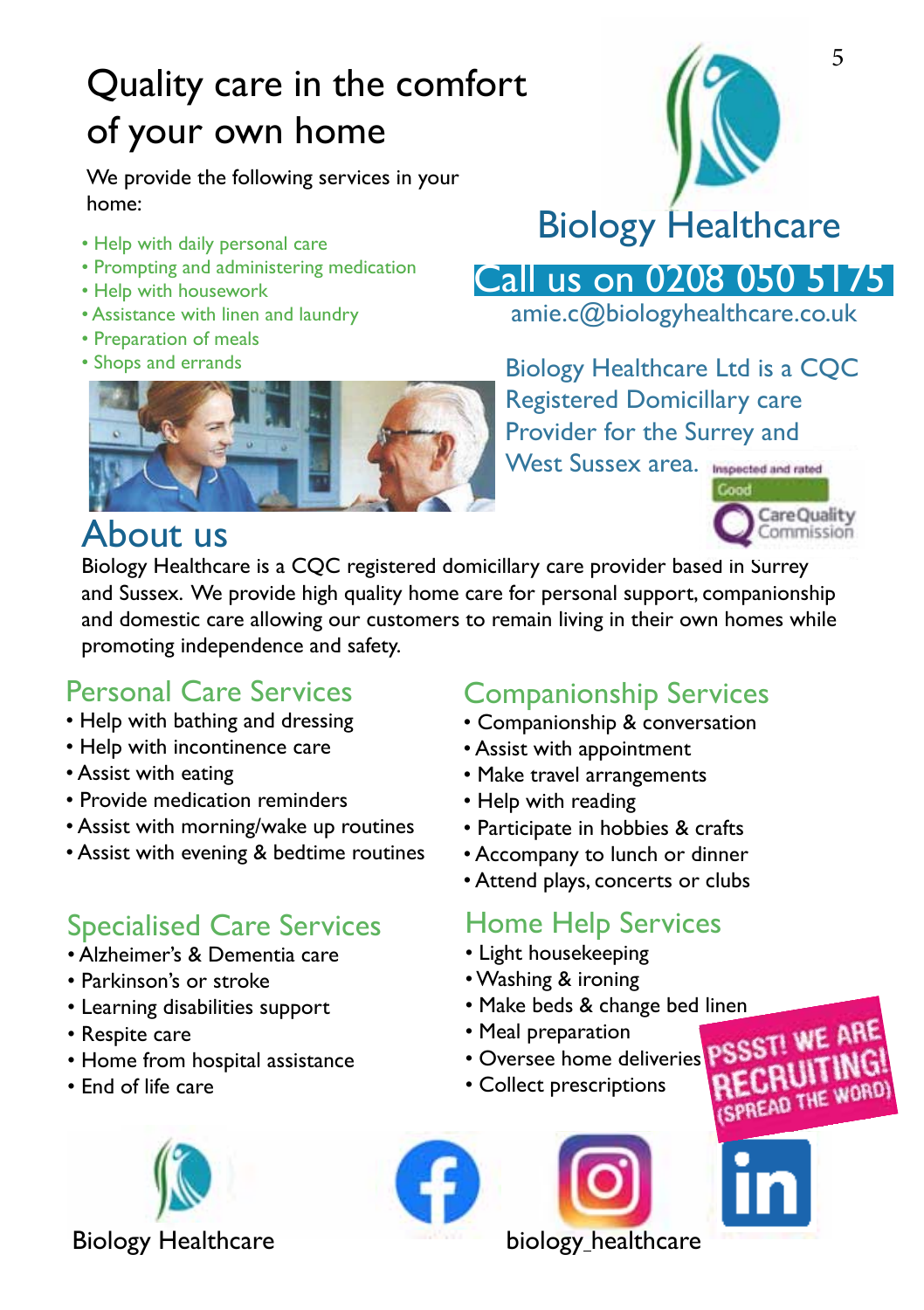### A Day in the Life of a GP Receptionist

Like many GP surgeries across the country and particularly during the Covid pandemic, AshLea Medical Practice experienced both praise and frustrations from patients when trying to access medical advice. The reception team are not patients at AMP, but yet they too experienced the same frustrations and felt fearful in those uncertain times. To gain a better insight into the daily routine of our reception staff, your PPG took to finding out what exactly is involved.

- Receptionists arrive between 7.30 and 7.45 am, and set up for the day. If a clinician is unwell, the priority is contacting patients to rearrange their appointments.
- Phones will ring from 8 am to 1pm then in the afternoon be tween 2pm and 6.30pm and can total up to 600 per day. Some calls can last as long as 15 minutes as patients may be hard of hearing, confused, scared, bereaved and sadly, angry.
- Processing prescriptions up to 200 per day via pharmacies, emails, Footfall and letters. Many, for various reasons, are not straightforward.
- 160 Emails per day. May be simple requests or could involve urgent attention relating to pathology/radiology/results or "end of life" medication from the Princess Alice Hospice.
- Up to 800 Footfall requests. These may be for a myriad of reasons and once again, may require further investigation and the receptionist may need to liaise with others to solve your query.
- Incoming post. Letters need to be opened, date stamped and scanned onto the computer or passed directly to the doctor. Receptionists receive tasks from the Practice doctors, HUB doctors, LIVI doctors, district nurses. These generally require immediate attention and involve further phone calls.
- Personal visits. In order to keep patients as safe as possible, the Practice has encouraged patients to phone with their query not least because Practice staff have suffered Covid too. This request has, sadly, not always been appreciated.
- Ensuring blood forms are printed off for the day ahead and contacting the patient should a form not be available.
- Emergency bypass calls. Paramedics and District Nurses contact the Practice for urgent information and advice.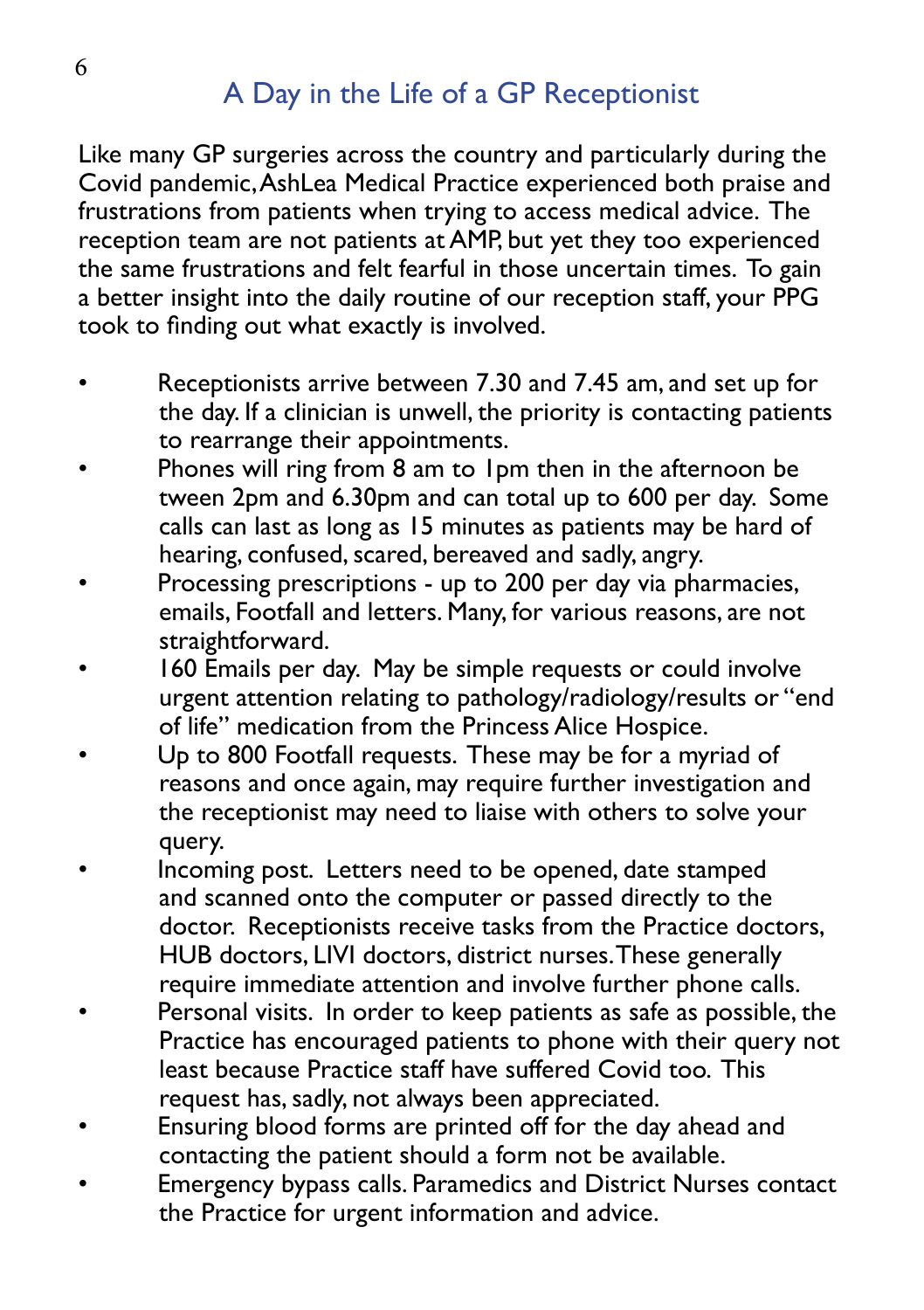Finally, a quote from one receptionist: "We are here to help patients and do our best to give what they ask for. We enjoy working with some lovely patients and to see them recover from illness. It is a pleasure to help!

The Practice is currently recruiting for Reception staff. If you are interested, please contact your surgery and you will be given an application form. If your application is successful and you are an AMP patient, you will be required to register at an alternative GP Practice.

#### $F$ riends of the  $A.M.P$

The charity was set up in 2018 to fund new equipment and services for all patients. We are currently aiming to purchase 4x single lead AF Monitors (2 for each surgery) for instant diagnosis of an irregular heart rhythym. Support us and join in the fun at Ashtead Village Day on 11 June.

### Update from the PPG (Patient Participation Group)

Your PPG has been working hard over the past 8 years to nurture a link between patients and the Practice with the aim of making caring for our health a better experience. We continue to send out regular updates to those patients who are happy to receive an email from us but we cannot do this without permission to hold your details. Please go to the Practice website - www.ashlea.nhs.uk - Groups - PPG and complete the online form or email ashlea.ppg@gmail.com and we will be happy to include you in our updates.

The Covid pandemic played havoc with all our lives in one way or another but we are pleased to be able to resume our face-to-face meetings, usually about once a month. We recently welcomed new members to the PPG but we would love to engage with more - new ideas and new enthusiasm is always welcome. Our latest project was to help the Practice produce a "Quick Guide to using Footfall" and "making an appointment easier and more manageable". If you can spare a little time to make a difference, please email ashlea.ppg@talktalk.net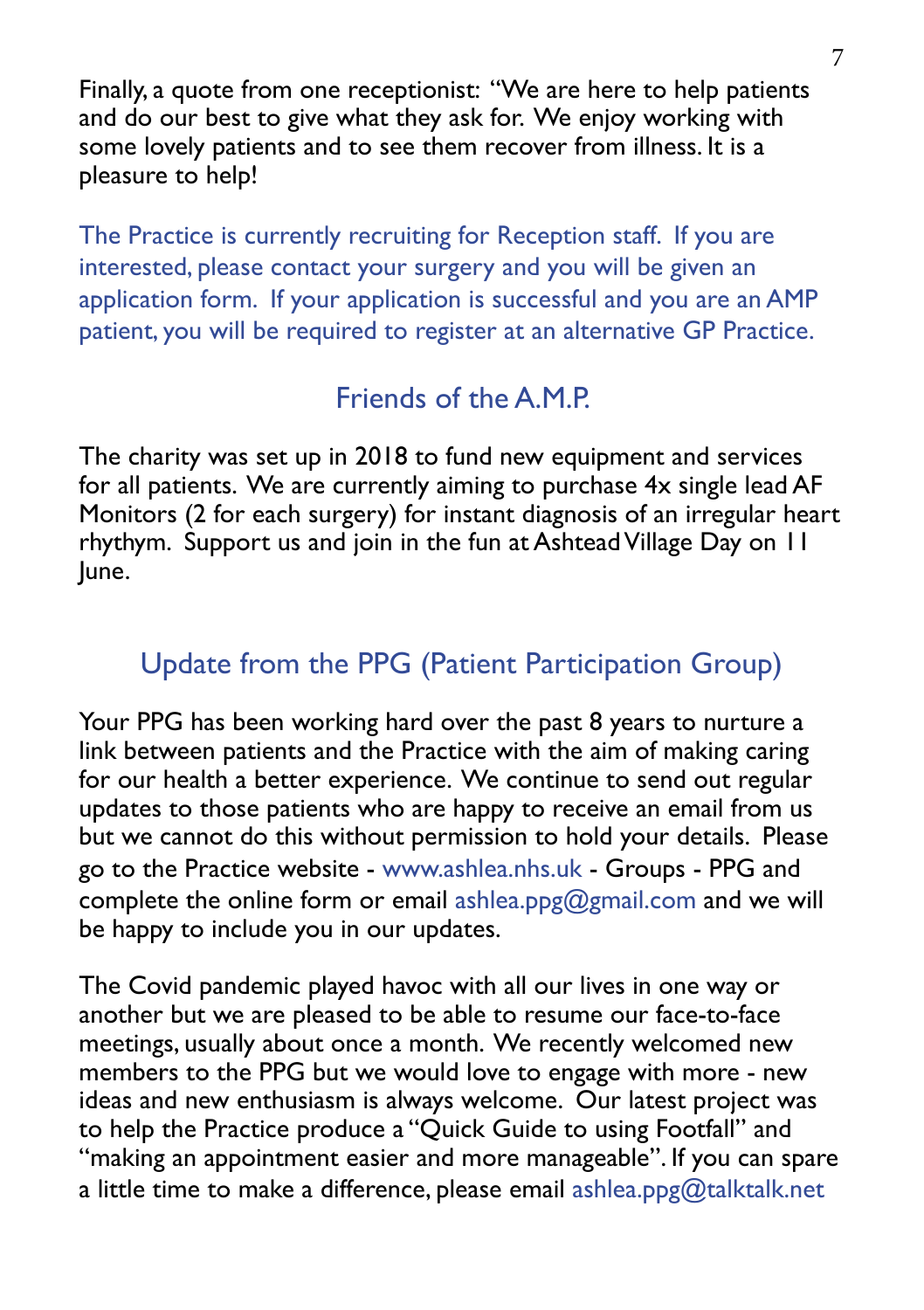#### **Mental Health Support and Awareness**

The Covid pandemic has highlighted an increased awareness of mental health issues in both adults and children and our GPs are receiving an increased number of calls asking for help and advice. We are taking the opportunity to inform our patients of the advice and support centres available without a GP appointment.

www.alcoholconcern.org.uk

www.anxietyuk.org.uk<br>Telephone 08444 775 774

www.getselfhelp.co.uk provides worksheets, information and links

www.llttf.com Living life to the full CBT self-help podcasts to download

www.mentalhealthsupport.co.uk

www.mind.org.uk General information surrounding mental illness

www.nopanic.org.uk Telephone 0800 138 8889

www.recoverycollegeonline.co.uk - online resources and courses for those suffering from mental health issues and their family and friends Telephone 020 3317 6904

www.rethink.org General information about mental health, plus a number of leaflets for young people

www.sane.org.uk Telephone 0845 767 8000

www.talktofrank General information regarding drugs and their risks

www.thehideout.org.uk Information and help surrounding domestic abuse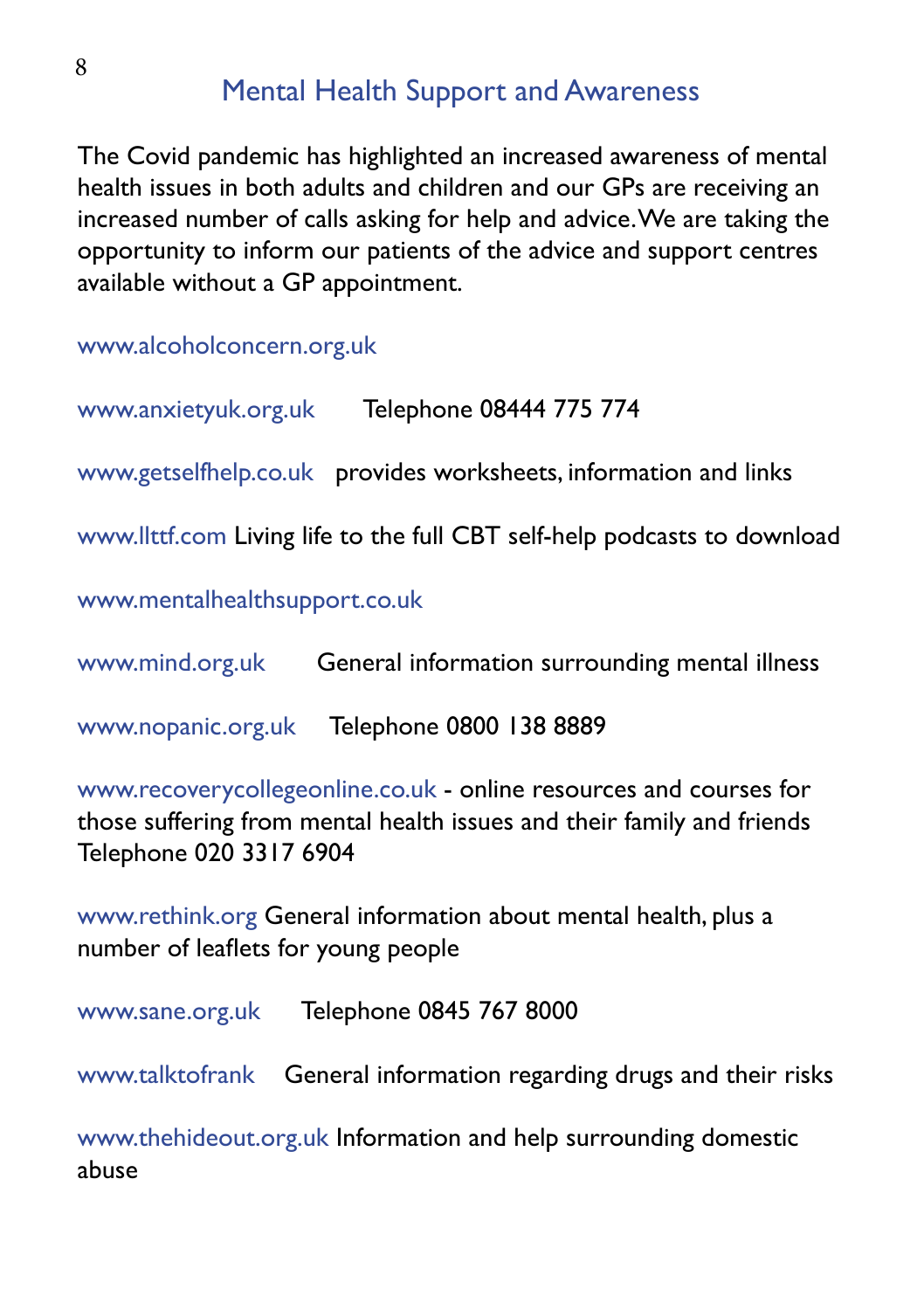#### **Local Support**

www.sabp.nhs.uk/our-services/mental-health/safe-havens Surrey Safe Havens (out of hours drop-in crisis support and clinical assessment (if needed) for people with psychological problems of any kind. Epsom, Guildford, Redhill Epsom Safe Haven, The Larches, 44 Waterloo Road, Epsom, KT19 8EX, 6-11pm 365 days a year. (a change of location is likely so please check first)

www.healthysurrey.org.uk/your-health/mental-wellbeing/adults Advice, information on local resources and self help

www.maryfrancistrust.org.uk - Info@maryfrancistrust.co.uk based in Leatherhead. Telephone 01372 375400 SMS only 07929 024722

www.samaritans.org.uk The Samaritans Telephone 116123, 24 hours a day, 365 days a year

Surrey Mental Health Crisis Support (24 hours support) Freephone 0800 915 4644: SMS 0771 798 9024: Textphone for people hard of hearing 18001 0800 915 4644

Surrey and Borders Partnership Foundation Mental Health NHS Trust Mental Health Crisis Team Helpline 0300 4568342 or text 07717989024

#### Mental Health Support for young people (to list a few)

www.anxietyuk.org.uk Telephone 03444 775 774 Text 07537 416 905 www.thecalmzone.net - Campaign against living miserably Telephone 0800 585 858

www.centrepoint.org.uk - Telephone 0808 800 0661 www.childline.org.uk Childline (for under 19's) chatline, telephone or email. Telephone: 0800 1111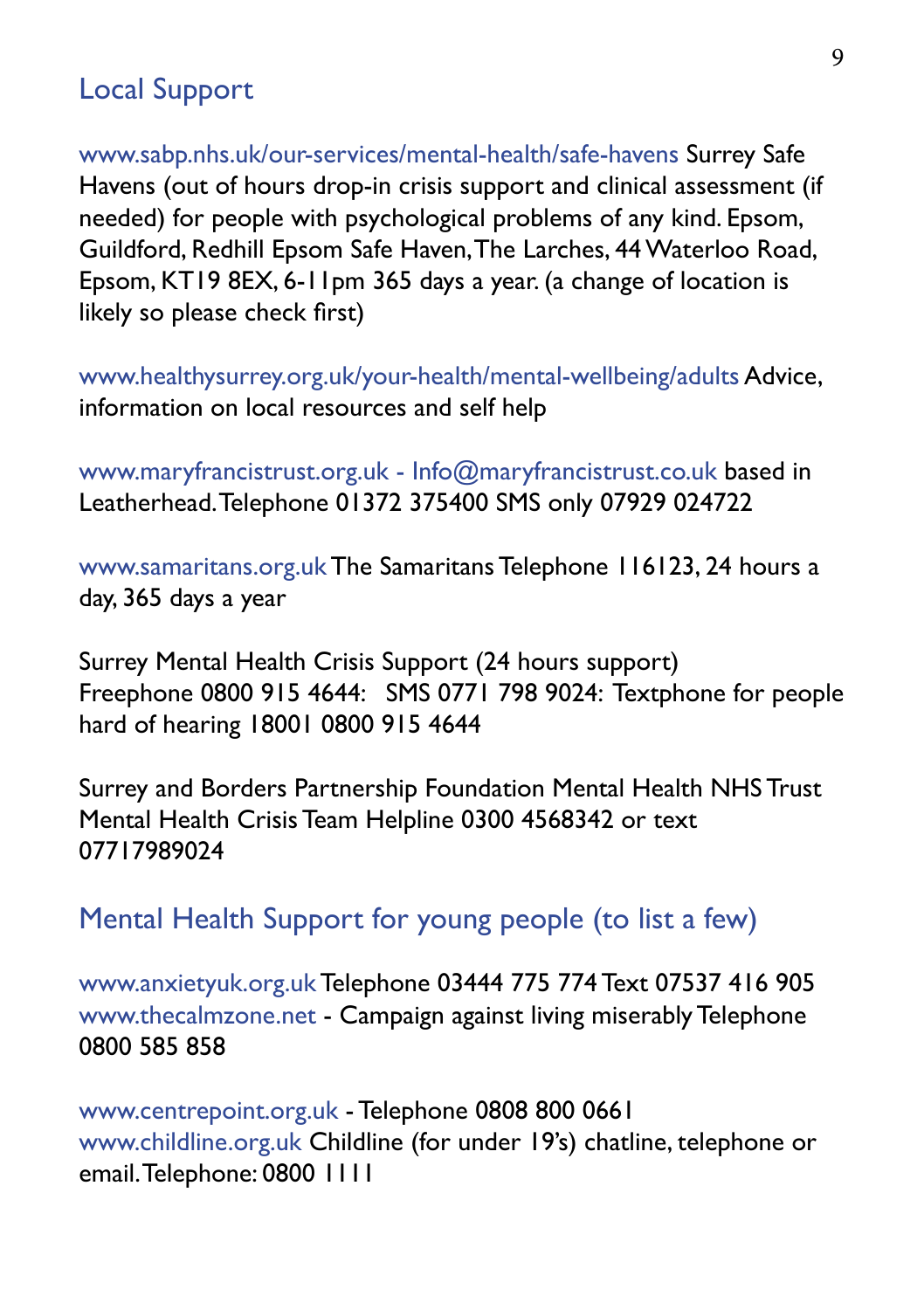10<br>www.talktofrank.com

www.hopeagain.org.uk - Support for young people when someone dies. Telephone 0800 808 1677

www.kooth.com Online counselling for young people

www.meandmymind.nhs.uk for young people struggling with unusual experiences such as hearing voices

www.mencap.org.uk Information/advice for those with learning difficulties, their families and carers. Telephone 0808 808 111

www.mindworks.surrey.org Children's and young people's emotional support and wellbeing network.

www.nspcc.org.uk For adults concerned about a child's welfare Telephone 0800 800 5000

NHS urgent mental health helpline Tel 0800 915 4644 (open 24/7)

www.nopanic.org.uk for panic attacks or OCD Telephone 0330 606  $1174$ 

Papyrus Hopeline UK Information and help for under 35's at risk of suicide and those who are concerned Telephone 0800 068 4141 Text 07860 039967

www.womensaid.org.uk Support for women/children re domestic abuse

www.youngstonewall.org.uk Support for young gay, lesbian, bi and trans

www.youthaccess.org.uk Advice and counselling network for young people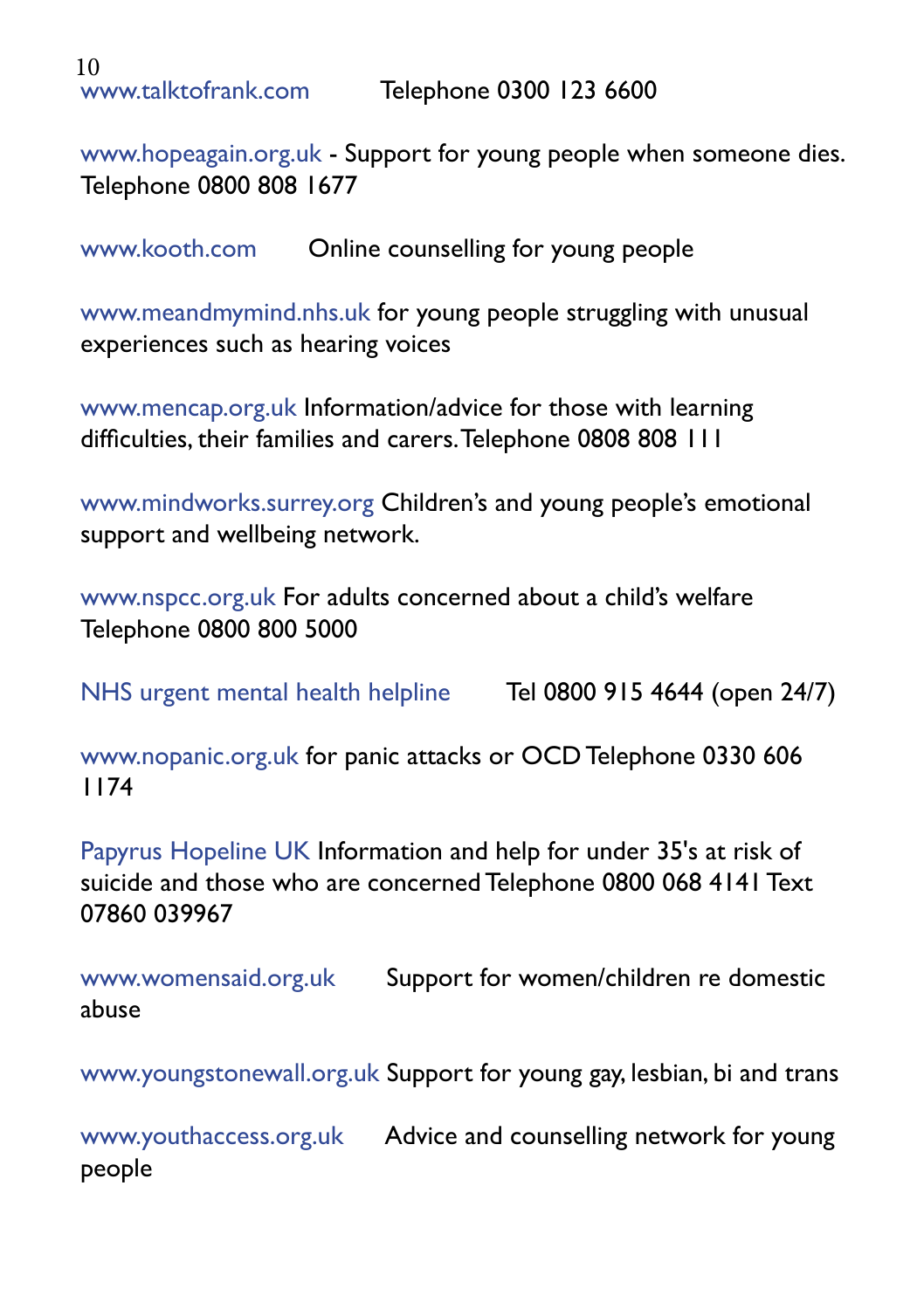#### **Get Men Talking**

Get Men Talking initiative launched "Get Men Talking", is a new Surrey initiative commissioned by Surrey County Council Public Health and delivered by Time to Change Surrey (Time To Change Surrey - Let's end mental health discrimination in Surrey (endstigmasurrey.org.uk) to support men's mental health in Surrey, raise awareness of suicidal behaviours and teach people how to start supportive conversations through free mental health training that could help to save lives.

Suicide is the most common cause of death for men aged 20-49 in the UK. The aim is to target different male audiences across Surrey and encourage men to open up and have honest conversations. The campaign primarily engages with occupations which have a high ratio of both male staff and clients such as builders, merchants, barbers, footballers and taxi drivers, but it is open to anyone living and/or working in Surrey or any organisation based in Surrey.

The initiative offers a combination of free Mental Health and Suicide First Aid training to support people to: • feel more confident in having conversations about mental health with men • spot the signs of a suicide crisis • know how to interact • signpost to safety. The project will begin rolling out in three of the highest risk areas for suicide in Surrey: Elmbridge, Woking and Guildford. Training will take place in Surrey and online from March 2022. To register for Mental Health and Suicide First Aid training, please visit the Time to Change website Time To Change Surrey – Let's end mental health discrimination in Surrey (endstigmasurrey.org.uk). For further information, please contact loe  $\text{Stroud.}$ • Telephone: 07841 724 938 • Email: joe $@$ endstigmasurrey. org.uk

#### PCN: Primary Care Network

We hope to give fuller details of our PCN and their work in the next issue, but basically A.M.P. is one of 6 local GP Practices who work together to buy services and equipment for all 6. (covering between 30,000 and 50,000 patients) where it would not be possible for each Practice to individually fund them. Footfall and the new telephone system are typical examples. More next time!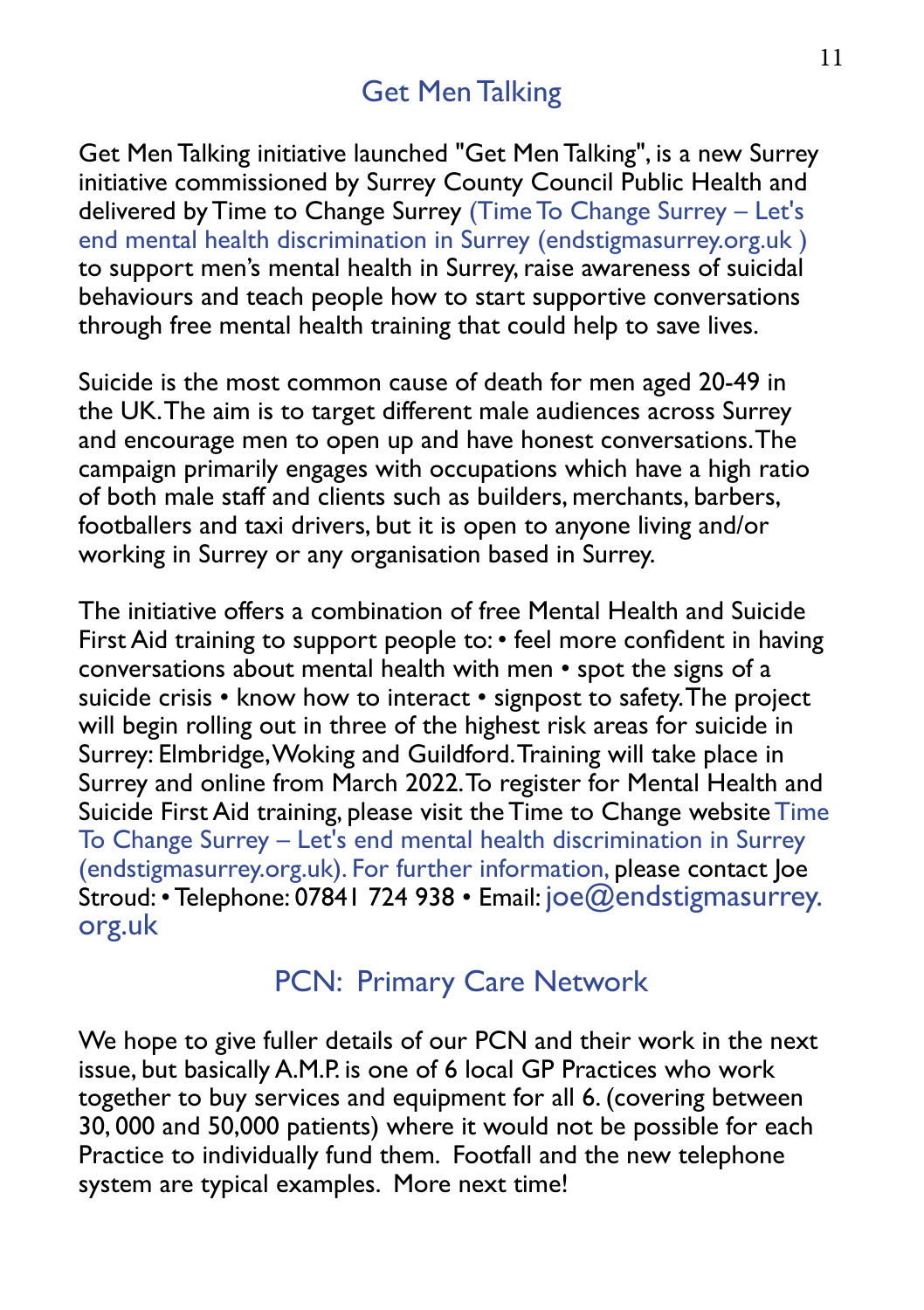



There will come a time when many of us will need a helping hand - be it for transport to a medical appointment, a little shopping or simple DIY.

This is when Ashtead Good Neighbours step in!

Our VOLUNTEERS are DBS checked to ensure the safety of our client, not only when driving them to a medical appointment, but also waiting with them and ensuring that they are then returned safely to their home.



Our CLIENTS are much valued residents of our Ashtead community, and if you feel you would like a "helping hand" from time to time, then contact us to find out more:

> Tel: 07752 66 50 66 Email: ashteadgn@gmail.com or see our website www.agn.uk.net



Our VOLUNTEERS are at the heart of our not-for-profit organisation. They can, and do, make a huge difference to our community, and really enjoy the interesting and varied conversations with AGN's Clients. Ask any of our volunteers,

it's very rewarding! If you can spare a few hours per month, at times to suit you, then contact us for more information.

We would love to hear from you.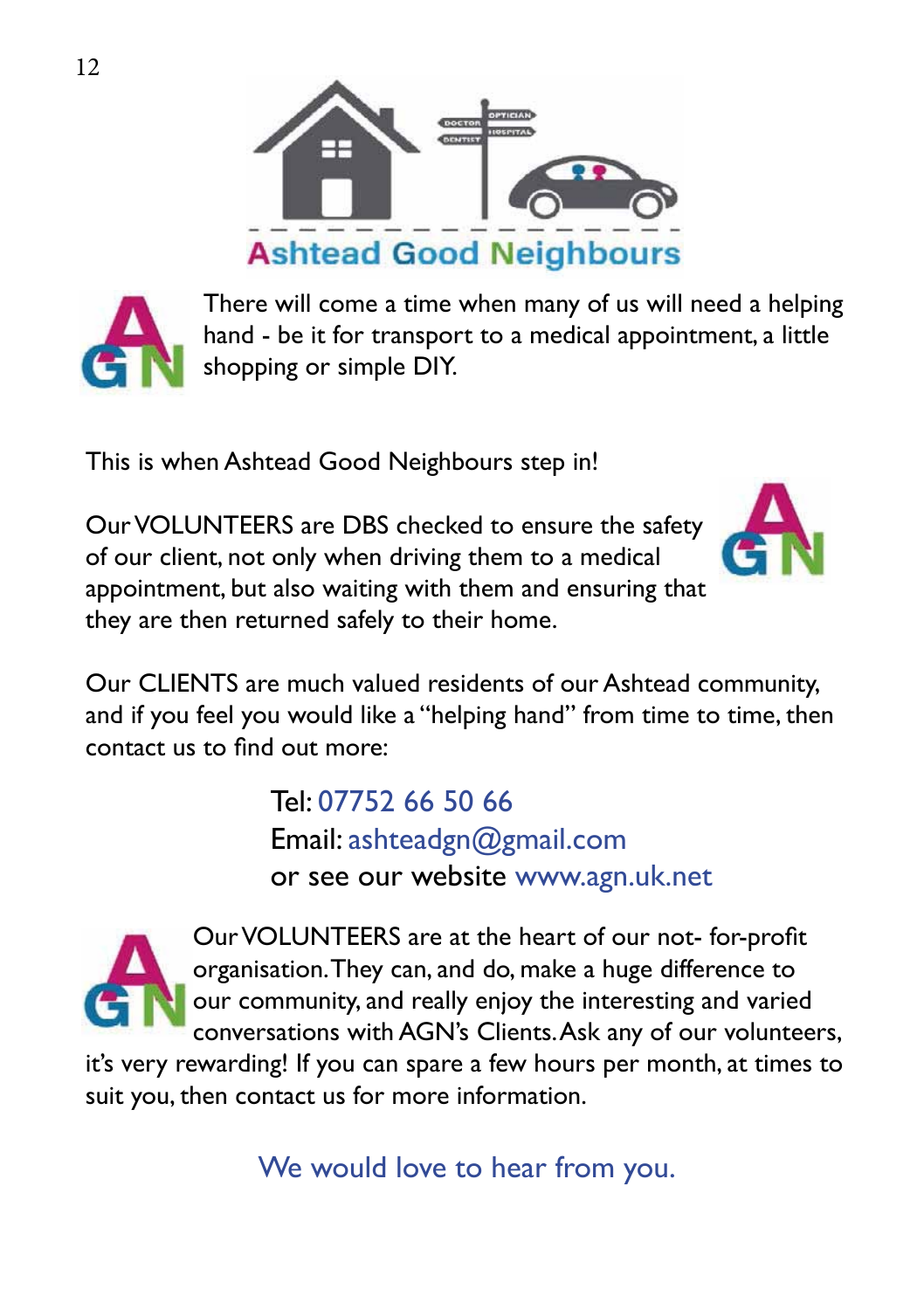#### **GPTO COMMUNITY PHARMACIST CONSULTATION SERVICE (GP** TO CPCS) Leatherhead PCN and Community Pharmacy Local Protocol

The AshLea Medical Practice has become part of a new Government initiative pilot service.

A brief outline of what this means for you is as follows:

NEW SERVICE NHS England is delighted to introduce the new GP referral to Pharmacist Service (CPCS) for patients with minor illnesses.

Currently 94% of all pharmacies are offering the service. The pilot earlier in 2021 has shown the processes to be safe, with high patient satisfaction.

#### **OVERVIEW OF SERVICE**

- Practices can send a patient with minor illness conditions, for a same day consultation, with a pharmacist.
- . Pharmacist will conduct a consultation with the patient (face to face, phone or video consultation) and can include self-care advice.
- Pharmacist will take the patient's medical history and ask about current symptoms and any current medication.
- If the patient needs another healthcare service, the pharmacist can arrange this, for example, the pharmacist will help the patient to arrange an urgent GP appointment, or escalate to an urgent care setting such as 111, A&E, Walk in Centre or Dentist if appropriate.
- The pharmacist will make a record of the outcome and send it to the patient's GP by secure digital message.

#### **AGREED SERVICE RESPONSIBILITIES**

- . No referrals to Pharmacist Service for children under the age of I.
- Patients to be informed that the Pharmacy will contact them, The same day if referred before 4 pm, or the next working day if referred after 4 pm.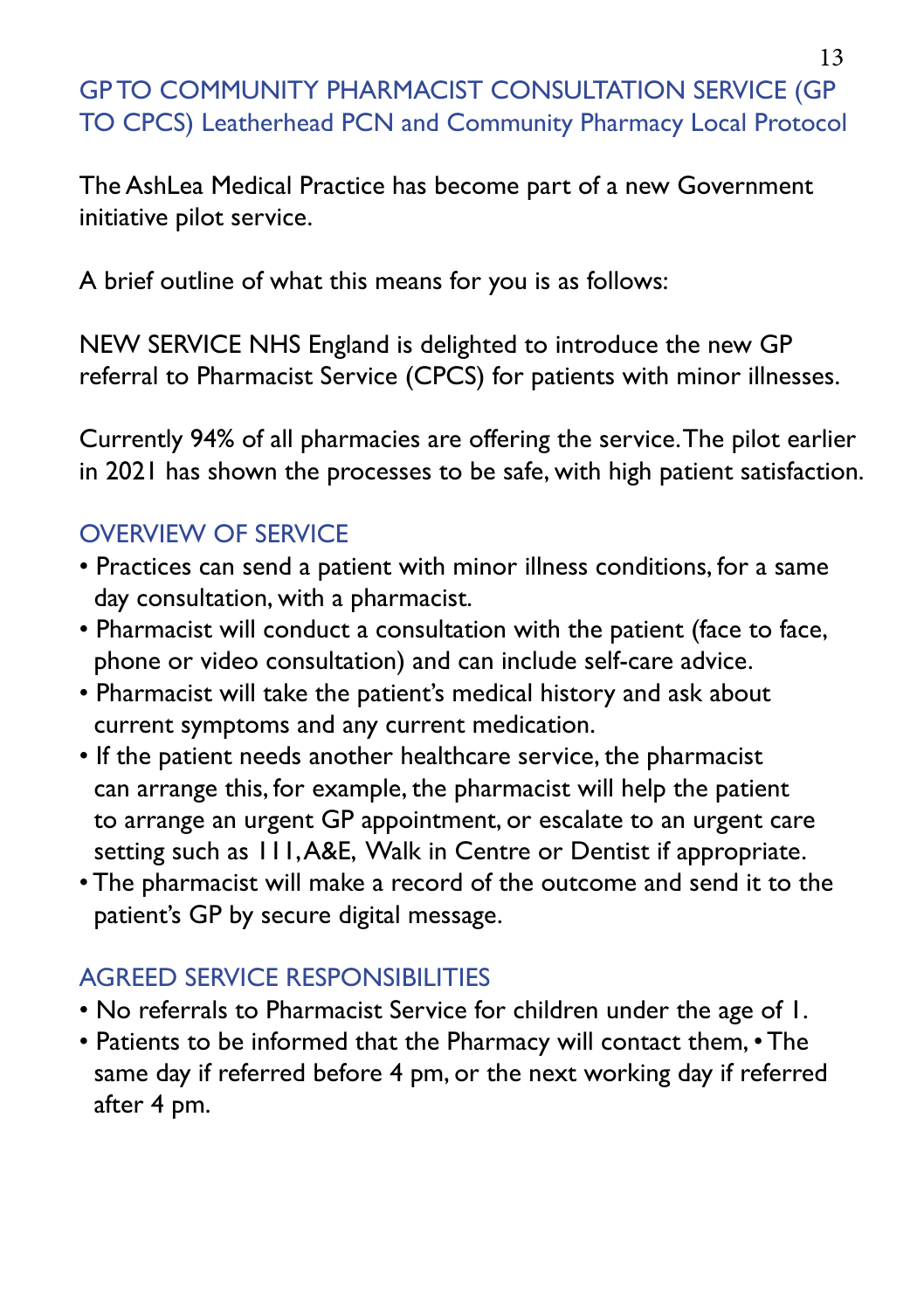• Patient to contact the Pharmacy if not heard from the Pharmacist within 12 working hours. (It is a contractual requirement that the Pharmacy contacts the patient within 12 working hours (Mon  $-$  Fri dependent on Pharmacy working hours)

## The Importance of caring for a child's teeth

Baby teeth just fall out, so they can't be that important, right? What if we said that our children's teeth have many important jobs to do? The baby, or primary teeth, are paving the way for the adult teeth, maintaining space and guiding the growth of the adult teeth. They also are important for the daily tasks we often take for granted, like speech and speech development, eating, and smiling/communicating. Looking after your child's teeth will help prevent tooth decay, which can cause pain and infection, something which none of us would wish for. Importantly, by looking after your child's teeth, you are helping to set up healthy habits, which hopefully will last, leading to healthy, happy smiles for life.

How can I make sure I am looking after my child's teeth? We know it can be tricky, but setting up good habits from an early age can make a huge difference. Here are some top tips for looking after children's teeth:

Brushing twice a day: For babies, use a smear of tooth paste on a soft brush, older children can use a pea size amount of toothpaste. Ensure children are using the correct fluoridated toothpaste for their age, and using it under supervision. Try to always brush before bed, and at one other time during the day. Encourage children to spit out at the end of brushing, but not to rinse out. You can encourage positive habits with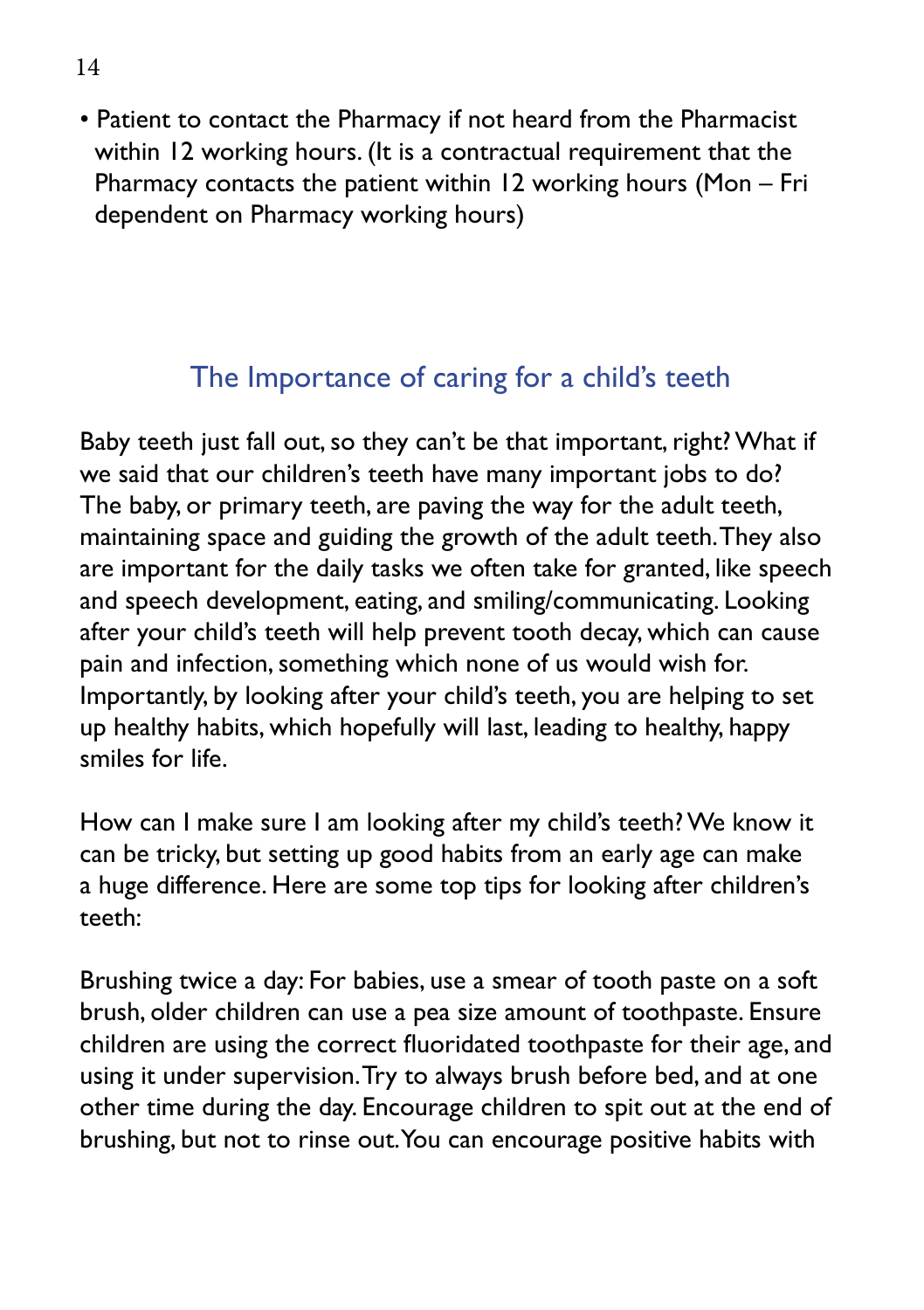things like sticker charts, using fun timers, utilising free brushing apps, and letting your child see you brush too. It is easiest to brush a child's teeth with them positioned either on your lap with their head resting on your chest or standing behind them with their head tilted back slightly.

Encourage a healthy diet: Avoiding sugar between meals is really important for making sure our children don't develop tooth decay. Encourage your child to drink mostly water or milk from a free-flowing cup. Ideally, juice and squash should be kept as an occasional treat at mealtimes.

Snacks should be sugar free, and could include things such as breadsticks, veggies, or cheese among other things. Be aware of hidden sugars, such as honey and syrups and beware of sticky things such as caramels and even raisins or dried fruit at snack time.

Visit the dentist regularly: Ideally parents should start taking their children to the dentist every 6 months, once they have started getting teeth, or by their first birthday. These visits are a great opportunity for your child to get used to the dental environment and to have their oral health checked. It is also a great opportunity to talk to the dentist, and get more tips on prevention!

We are fortunate in both Ashtead and Leatherhead to have a number of great dental practices and they will probably hold events for children with free examinations, so the ideal opportunity to make trips to the dentist fun and engaging.

*The PPG extend their thanks to Dr Mary Talbot from Forever Dental and Skin for her contribution to this article.*